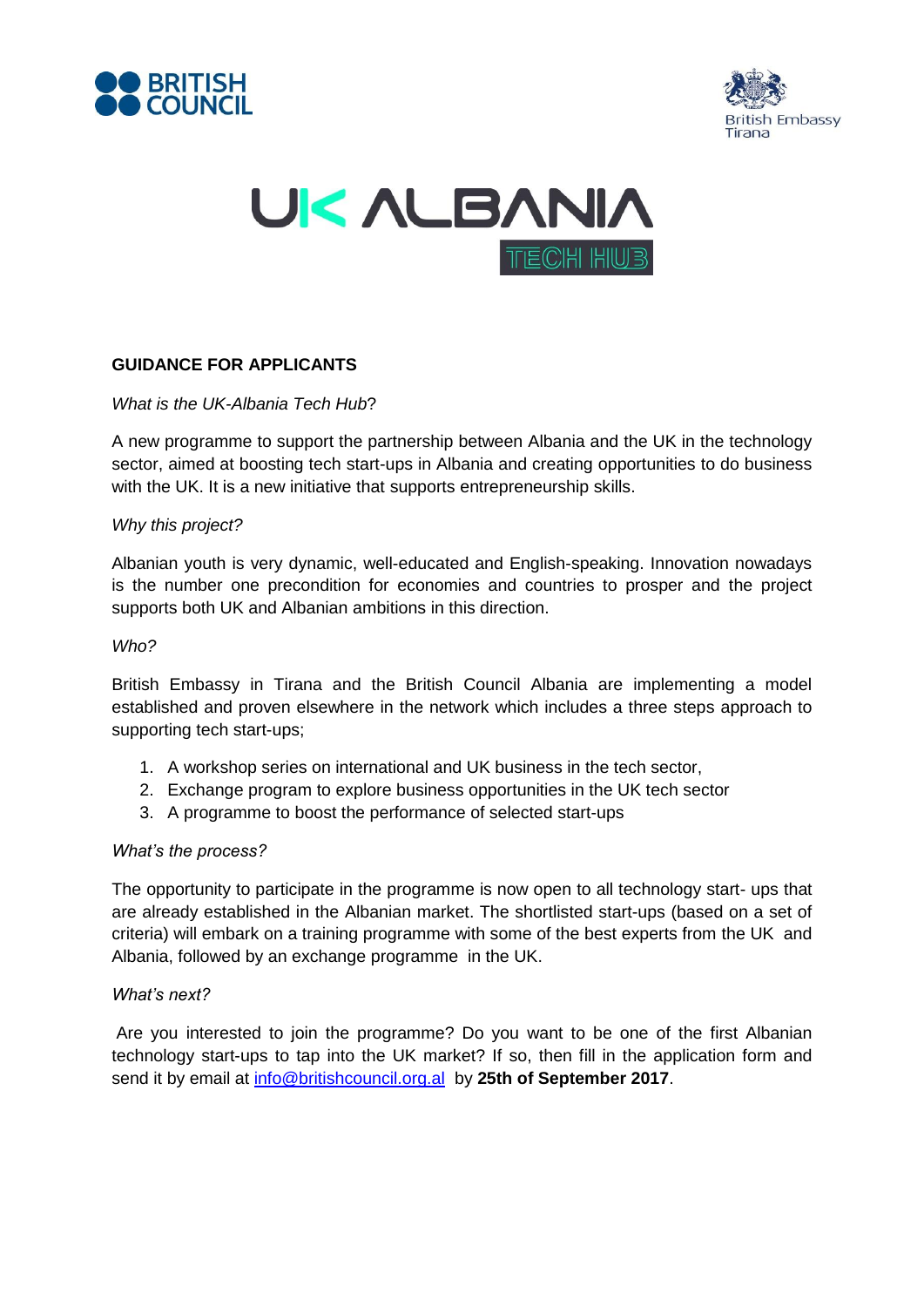# **ELIGIBILITY CRITERIA**

- $\Box$  Start-ups in the field of technology
- □ At least one product developed and looking for customers
- $\Box$  Start-ups that have already generated some income (desirable)
- □ Resident / operating/registered in Albania

# **ENGLISH LANGUAGE CRITERIA**

One session on Business English will be offered as part of the training programme but all participants are required to have a command of the English language to at least intermediate level.

## **TIMELINE**

Deadline for application is 25th of September 2017.

All applicants will be notified about the outcome of the selection process by email.

The short listed applicants will be invited to attend a series of 8 workshops (each lasting 90 minutes) with key international experts.

Participants in the programme will be required to commit time in the evenings and weekends.

Start date for the workshops is 4th of October 2017. This phase of the project will run for eight weeks!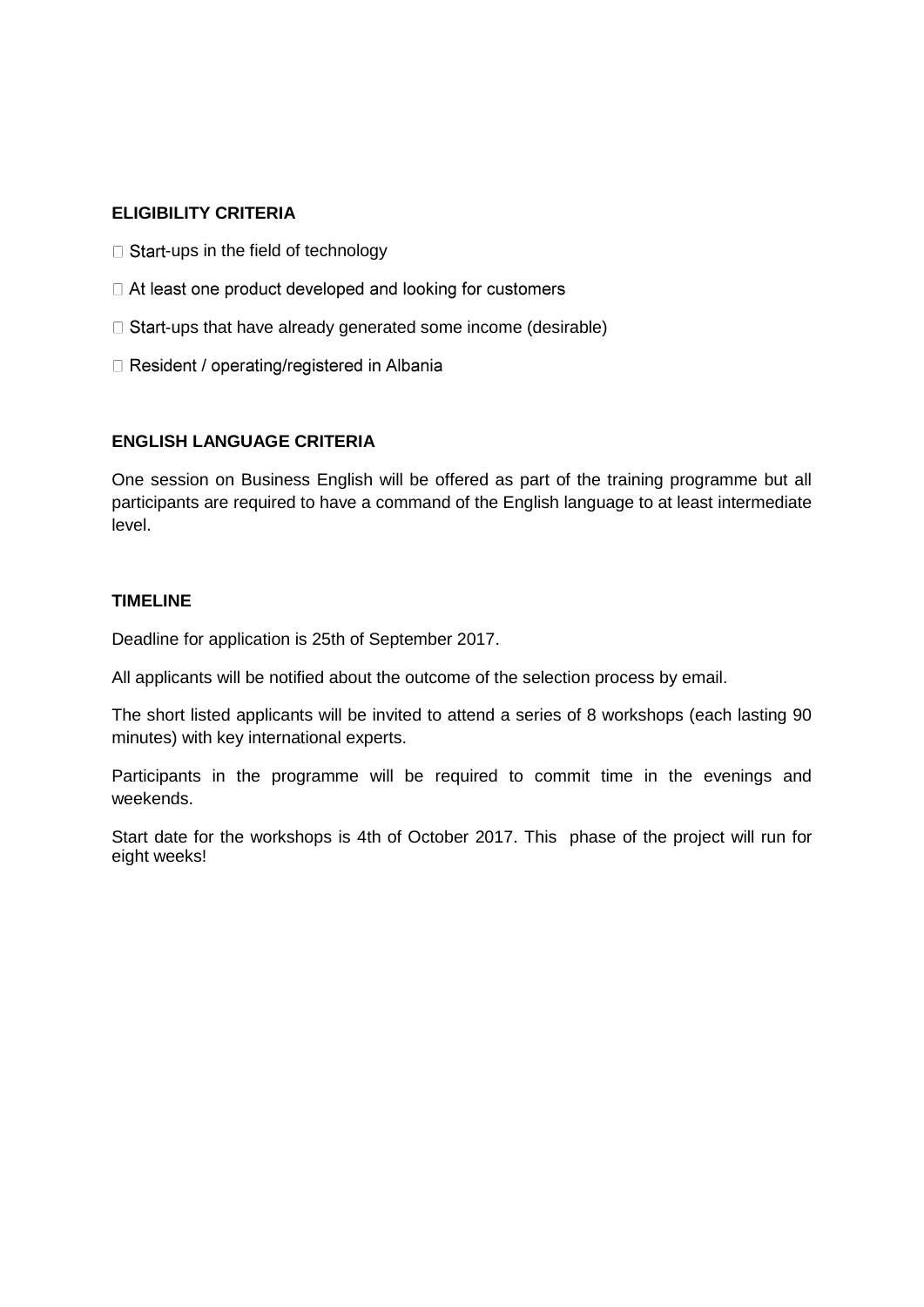

### **APPLICATION FORM**

Full name as it appears on passport

1. Passport / ID no.

- 2. What does you start up do in one sentence?
- 3. Who is your market?
- 4. Describe your product / service (max. 100 words)

5. Who uses your product? Who pays for it? (max. 100 words)

6. What is the total amount of cash invested so far in your start-up? By whom?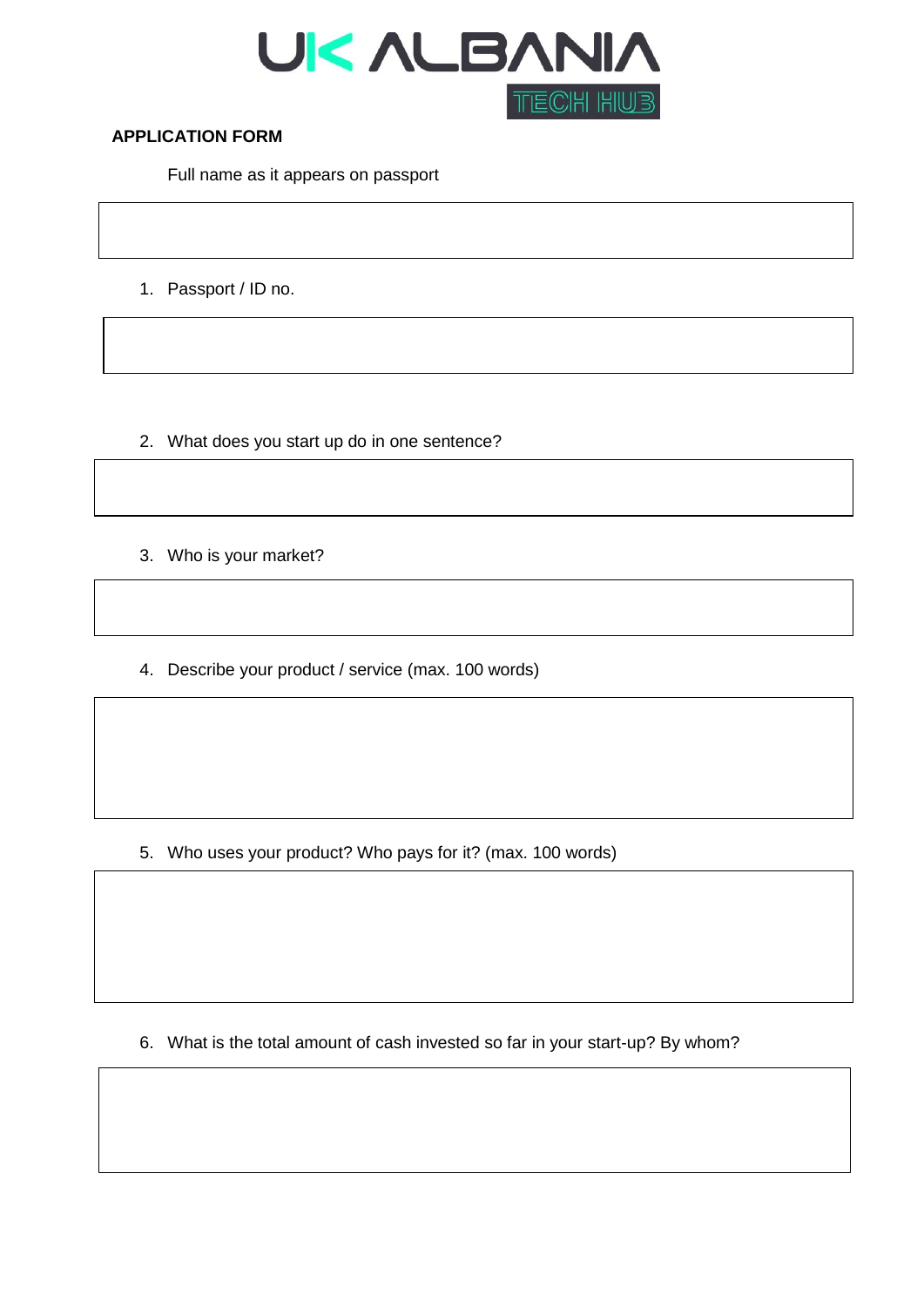7. Are you generating revenue? How much did you generate last month? How much revenue in your start-up lifetime?

8. Are you already an incorporated/registered business?

9. What have you accomplished so far? (max 150 words)

10. Apart from funding, what challenges / struggles are you facing? (max 100 words)

11. What is your next milestone? (max 100 words)

12. And how long will it take you to reach it?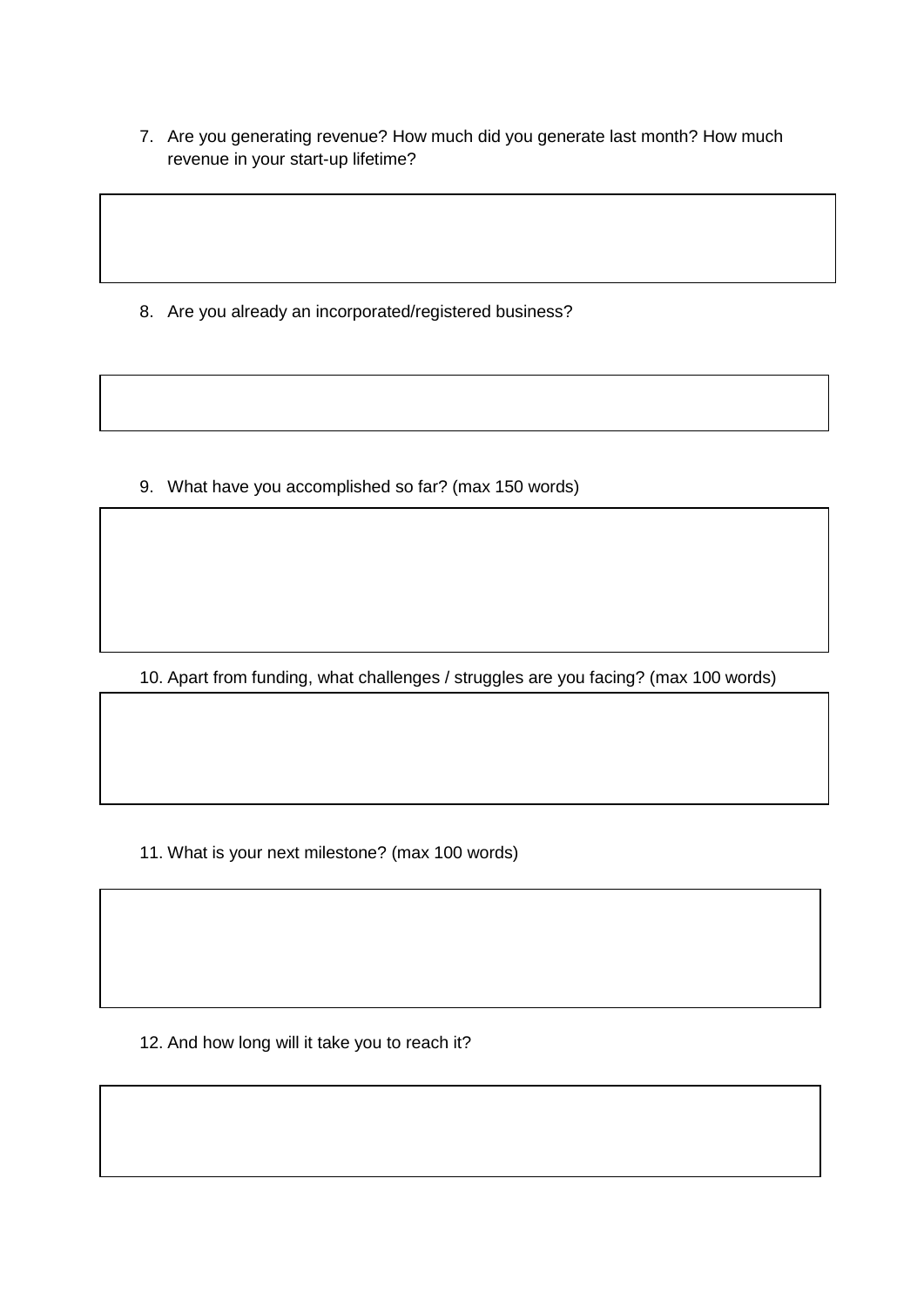13. What is the next step that you want to take with your business other than securing additional funding? (max 50 words)

14. What motivates you to work on your start-up? (max 100 words)

15. What do you most want to learn from this programme (marketing, pitching, UX, etc)

16. How much time (weekly) can you spend on the programme?

17. Who else do you think this programme could be interesting / useful for? Will you recommend it to them?

18. List 3 UK companies you would like to work with in the future and why?